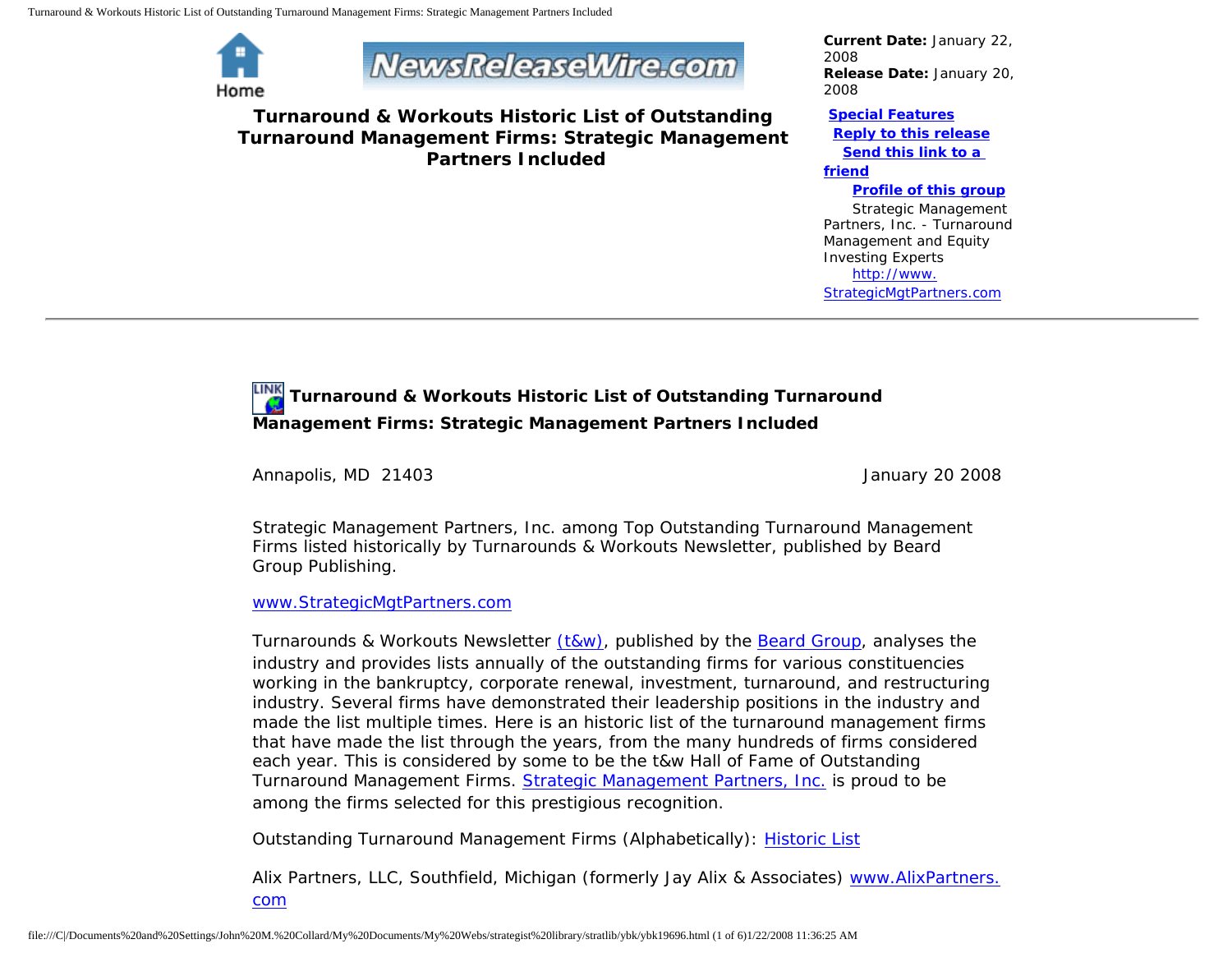Allomet Partners, Ltd., New York, New York [www.Allomet.com](http://www.allomet.com/) Alvarez & Marsal, Inc., New York, New York [www.AlvarezandMarsal.com](http://www.alvarezandmarsal.com/) Bridge Associates, LLC, New York, New York [www.BridgeLLC.com](http://www.bridgellc.com/) Brincko Associates, Inc., Los Angeles, California [www.Brincko.com](http://www.brincko.com/) Buccino & Associates, Inc., New York, New York [www.BuccinoAssociates.com](http://www.buccinoassociates.com/) Carl Marks Advisory Group, LLC, New York, New York [www.CarlMarks.com](http://www.carlmarks.com/) Chamberlain & Gansler, Inc., Atlanta, Georgia Conway MacKenzie & Dunleavy, Birmingham, Michigan [www.c-m-d.com](http://www.c-m-d.com/) Chrysalis Management Group, LLC, Los Angeles, California [www.ccpfund.com](http://www.ccpfund.com/) Deloitte Consulting, New York, New York [www.Deloitte.com](http://www.deloitte.com/) Development Specialists, Inc., Chicago, Illinois [www.dsi.biz](http://www.dsi.biz/) Durkee Sharlit Associates, Los Angeles, California Executive Sounding Board Associates, Philadelphia, Pennsylvania [www.esba.com](http://www.esba.com/) Focus Management Group, Tampa, Florida [www.focusmg.com](http://www.focusmg.com/) FTI Consulting, Inc., New York, New York (formerly PriceWaterhouseCoopers) [www.](http://www.fticonsulting.com/) [FTIconsulting.com](http://www.fticonsulting.com/) Getzler Henrich & Associates, LLC, New York, New York [www.GetzlerHenrich.com](http://www.getzlerhenrich.com/) Goldin Associates, LLC, New York, New York [www.GoldinAssociates.com](http://www.goldinassociates.com/)

Hadco International, Conroe, Texas [www.HadcoInternational.com](http://www.hadcointernational.com/)

Huron Consulting Group, Chicago, Illinois (includes Glass & Associates, Inc. and Pate Winters & Stone) [www.HuronConsultingGroup.com](http://www.huronconsultinggroup.com/)

Hamstreet & Associates, Portland, Oregon [www.Hamstreet.net](http://www.hamstreet.net/)

Lake Pointe Partners, LLC, Chicago, Illinois (includes Turnaround & Crisis Management) [www.LakePointePartners.com](http://www.lakepointepartners.com/)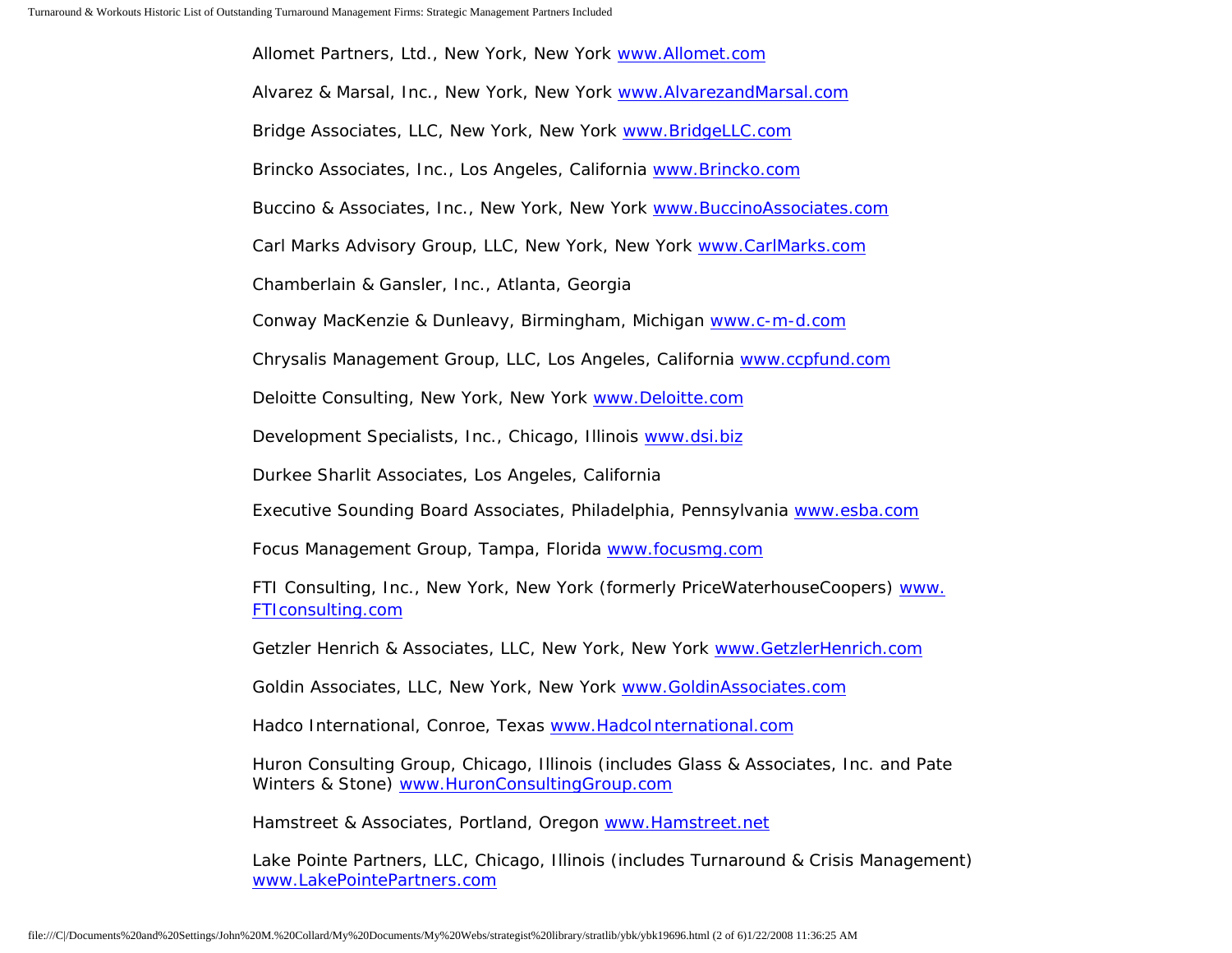Turnaround & Workouts Historic List of Outstanding Turnaround Management Firms: Strategic Management Partners Included

Kibel, Green, Inc., Santa Monica, California [www.KibelGreen.com](http://www.kibelgreen.com/)

Mesirow Financial Consulting, LLC, New York, New York [www.MesirowFinancial.com](http://www.mesirowfinancial.com/)

Morris Anderson & Associates, Ltd., Des Plaines, Illinois [www.Morris-Anderson.com](http://www.morris-anderson.com/)

NachmanHaysBrownstein Inc., Narberth, Pennsylvania [www.NHBteam.com](http://www.nhbteam.com/)

Nightingale & Associates LLC, Stamford, Connecticut [www.Nightingale.biz](http://www.nightingale.biz/)

Pace Group, Dallas, Texas

Palmieri Company, New York, New York

PriceWaterhouseCoopers Business Regeneration Services, Dallas, Texas [www.pwc.com](http://www.pwc.com/)

Sigoloff & Associates, Santa Monica, California

Strategic Management Partners, Inc., Annapolis, Maryland [www.StrategicMgtPartners.com](http://www.strategicmgtpartners.com/)

XRoads Solutions Group, Santa Ana, California (formerly Crossroads Capital Partners) [www.XRoadsllc.com](http://www.xroadsllc.com/)

End of Historic List

Our Firm: [Strategic Management Partners, Inc.](http://www.turnaroundmanagement.us.com/)

[Strategic Management Partners, Inc.](http://www.strategicmanagementpartnersinc.com/) is a nationally recognized turnaround management, corporate renewal governance and equity capital investing firm. Helping clients support litigation, recover assets, restore value to troubled portfolio companies, prepare entities for 'cash out' at maximum value, interim executive leadership, and invest private equity in underperforming distressed troubled opportunities. Advisors to Presidents Bush(41 and 43), Clinton, and Yeltsin, World Bank, EBRD, Company Boards, and Equity Capital Investors on leadership, governance, turnaround management and equity investing. Turnarounds & Workouts Magazine has twice named SMP among the [Top Outstanding](http://members.aol.com/Strategist/twtop12.html) [Turnaround Management Firms](http://members.aol.com/Strategist/twtop12.html). SMP was named [2007 Maryland Small Business of the](http://members.aol.com/Stratlib3/mccsbyr.html) [Year](http://members.aol.com/Stratlib3/mccsbyr.html) and received the Governor's Citation as a special tribute to honor their selection from Governor Martin J. O'Malley, The State of Maryland.

Our Leader:

[John M. Collard](http://www.strategistlibrary.com/) is Chairman of Annapolis, Maryland-based Strategic Management Partners, Inc. (410-263-9100, www.StrategicMgtPartners.com) and specializes in interim executive leadership, asset recovery, corporate renewal governance, and investing in underperforming distressed troubled companies. He is [Past Chairman of the Turnaround](http://members.aol.com/Strategist/pastchair.html)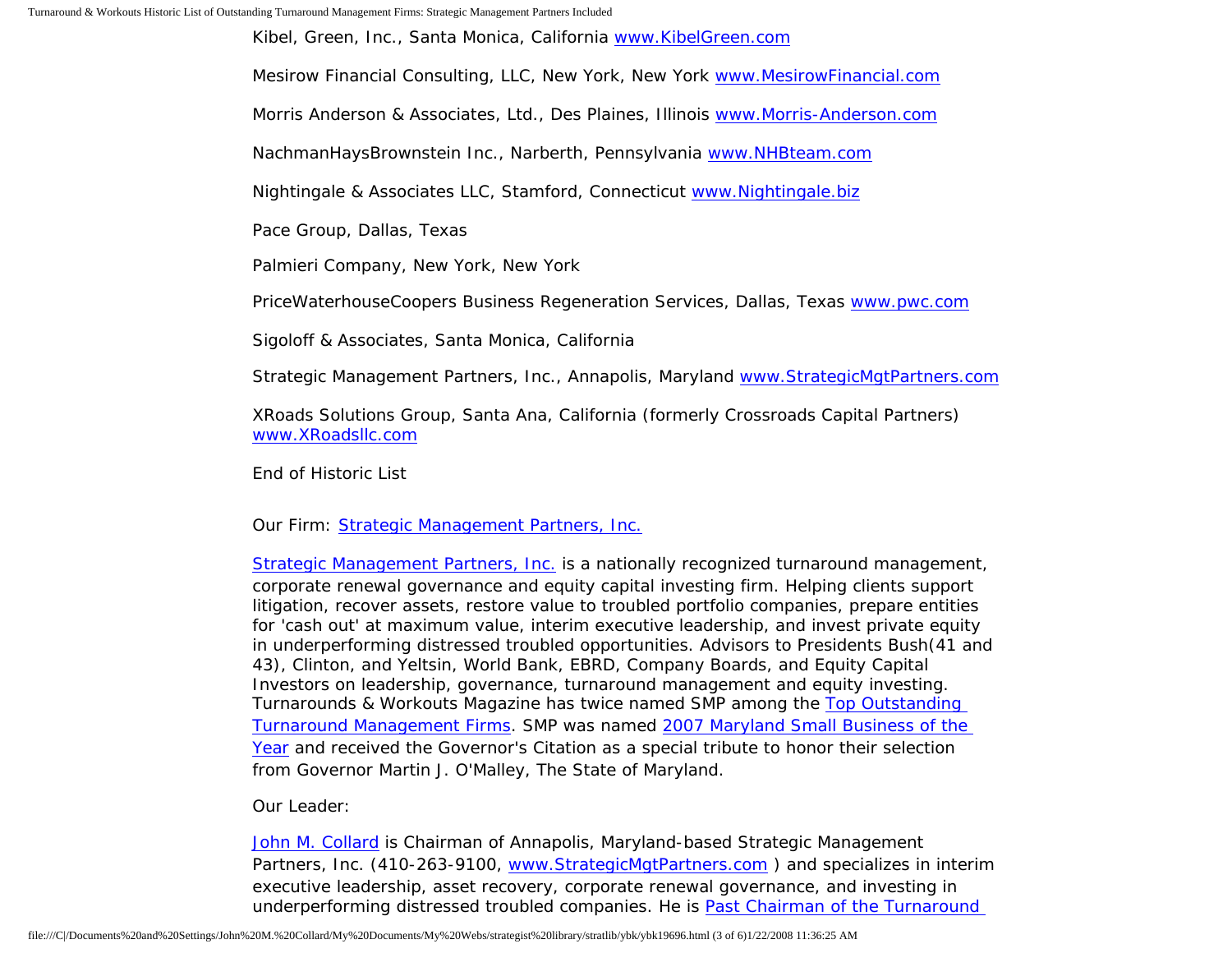[Management Association,](http://members.aol.com/Strategist/pastchair.html) a Certified Turnaround Professional, and brings 35 years senior C-Level operating leadership, \$85M asset recovery, 40+ transactions worth \$780M+, and \$80M fund management expertise to run troubled companies, and advise company boards, litigators, institutional and private equity investors.

[#](http://members.aol.com/Strategist/home.html)[#](http://members.aol.com/Strategist/sitemap.html)[#](http://members.aol.com/Strategist/urllist.txt)

Reference:

[www.StrategicMgtPartners.com](http://www.strategicmgtpartners.com/)

[StrategicMgtPartners Library](http://members.aol.com/stratlib3/liblinx.html)

[Top Outstanding Turnaround Management Firms Historic List](http://members.aol.com/Strategist/twtop12.html)

Turnarounds & Workouts Newsletter [Turnarounds & Workouts Newsletter \(www.bankrupt.](http://www.bankrupt.com/) [com\)](http://www.bankrupt.com/)

[Beard Group Publishing \(www.beardgroup.com\),](http://www.beardgroup.com/)

John M. Collard (John@StrategicMgtPartners.com) Chairman Strategic Management Partners, Inc. 522 Horn Point Drive Annapolis, MD 21403 Phone : 410-263-9100 Fax : 410-263-6094

[www.StrategicMgtPartners.com](http://www.strategicmgtpartners.com/)

More Information [Top Outstanding Turnaround Management Firms Historic List](http://members.aol.com/Strategist/twtop12.html)

[Contact John M. Collard](http://www.expertclick.com/expertClick/contact/default.cfm?Action=ContactExpert&GroupID=1016) ।≡1

[Ask a question with InterviewNetS](http://www.expertclick.com/expertClick/contact/default.cfm?GroupID=1016)M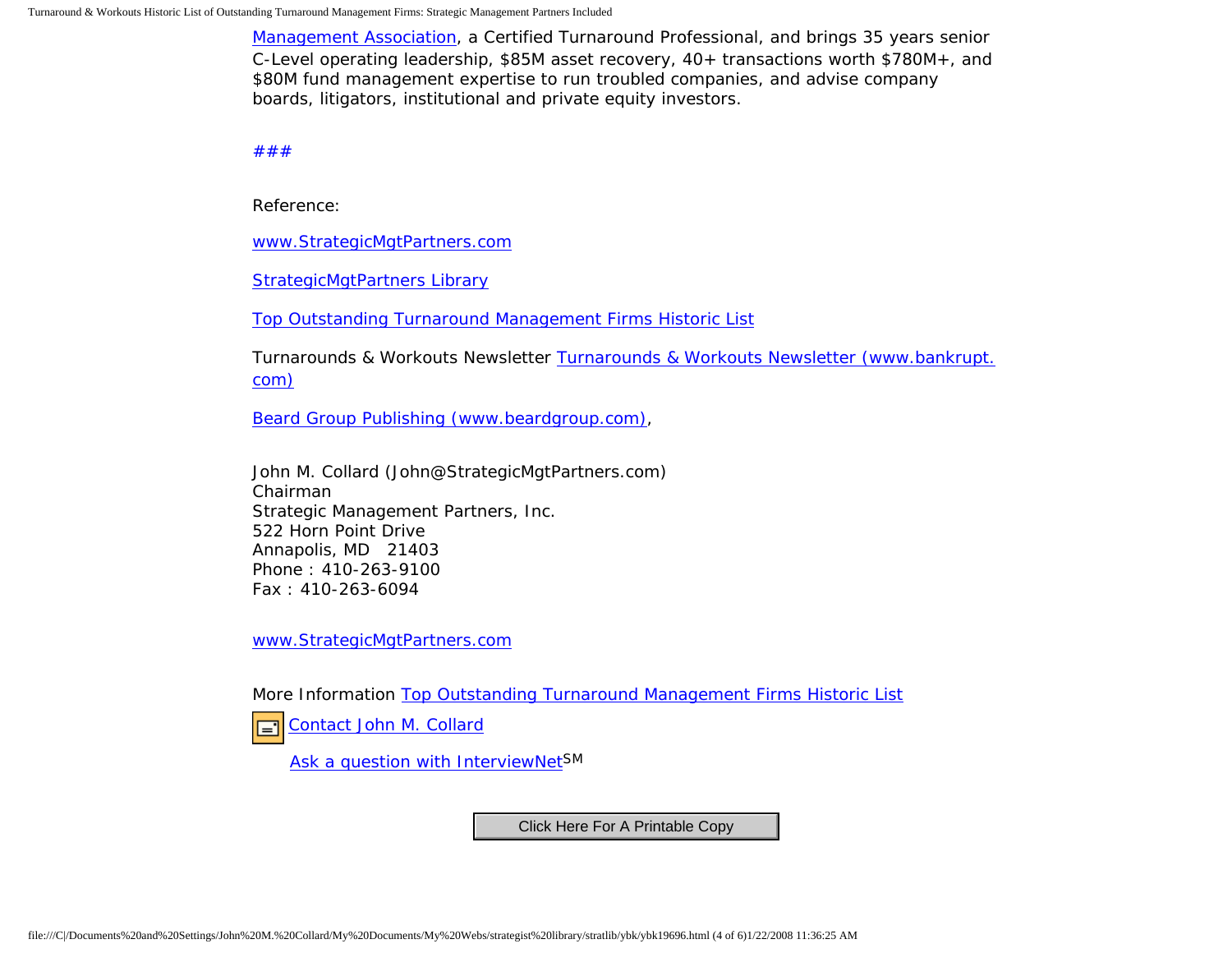|     | Other experts on these topics:   |
|-----|----------------------------------|
| 1.  | <b>Management</b>                |
| 2.  | Leadership                       |
| З.  | <b>Planning</b>                  |
| 4.  | <b>Invest</b>                    |
| 5.  | <b>Strategy</b>                  |
| 6.  | <b>Small Business</b>            |
| 7.  | <b>Strategic Planning</b>        |
| 8.  | <b>Advisor</b>                   |
| 9.  | <b>Valuation</b>                 |
| 10. | <b>Transition</b>                |
| 11. | <b>Value</b>                     |
| 12. | <b>Bankruptcy</b>                |
| 13. | <b>Crisis Management</b>         |
| 14. | <b>Governance</b>                |
| 15. | <b>Investment management</b>     |
| 16. | <b>CEO Effectiveness</b>         |
| 17. | <b>Executive Leadership</b>      |
| 18. | <b>Turnaround</b>                |
| 19. | <b>Corporate Change</b>          |
| 20. | <b>Ethical Issues/Management</b> |
| 21. | <b>Startup</b>                   |
| 22. | <b>Corporate Restructuring</b>   |
| 23. | <b>Executive Transition</b>      |
| 24. | <b>Turnaround Management</b>     |
| 25. | <b>Venture Capital</b>           |
| 26. | <b>Asset Recovery</b>            |

**27. [Corporate Renewal](http://www.expertclick.com/search/default.cfm?SearchCriteria=Corporate Renewal)**